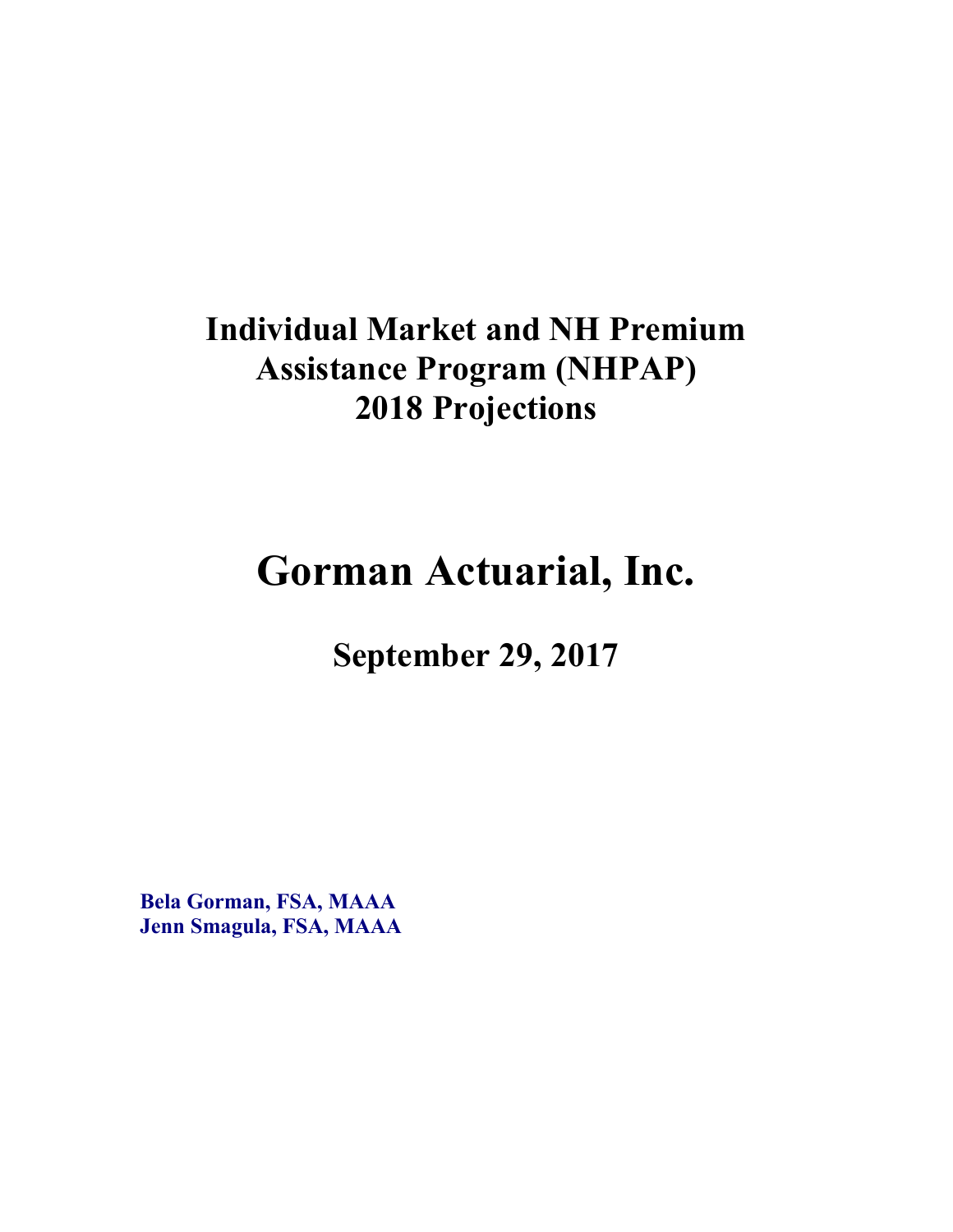### **Table of Contents**

| <b>Section Title</b>                        | <b>Page Number</b>         |
|---------------------------------------------|----------------------------|
| 1. Introduction                             |                            |
| 2. Individual Market Enrollment             | $\overline{\phantom{a}}$   |
| 3. 2018 Individual Market Changes           | $\overline{\phantom{0}}$ 6 |
|                                             | 11                         |
| 5. Utilization Statistics _________________ | 13                         |
| 6. PAP & Substance Use Disorder (SUD)       | 15                         |
|                                             | 19                         |
|                                             | 19                         |
| 9. Conclusions                              | 19                         |

#### **List of Tables**

| <b>Table</b>                                                        | Page Number      |
|---------------------------------------------------------------------|------------------|
| <b>TABLE 1: 2018 AVERAGE ANNUAL RATE INCREASES</b>                  |                  |
| <b>TABLE 2: 2018 PROJECTED MEMBERSHIP</b>                           | 11               |
| <b>TABLE 3: 2018 INDIVIDUAL MARKET AVERAGE CLAIMS COST INCREASE</b> | 12 <sup>1</sup>  |
| TABLE 4: 2018 MEDICAL EXPENDITURE IMPACT                            | 12 <sup>12</sup> |

### **List of Figures**

| <b>Figure</b><br><b>Page Number</b>                                                 |  |
|-------------------------------------------------------------------------------------|--|
| FIGURE 1: ESTIMATED AUGUST 2017 INDIVIDUAL MARKET MEMBERSHIP __________ 4           |  |
| FIGURE 2: 2016 INDIVIDUAL MARKET ALLOWED MEDICAL EXPENDITURE RELATIVITY 5           |  |
| FIGURE 3: ESTIMATED AUGUST 2017 NON-PAP INSURER DISTRIBUTION ______________ 6       |  |
| FIGURE 4: 2018 INDIVIDUAL MARKET PREMIUMS - SINGLE POLICY _______________________ 9 |  |
| FIGURE 5: 2018 INDIVIDUAL MARKET PREMIUMS - FAMILY OF FOUR _________________9       |  |
| FIGURE 6: 2016 PAP AND NON-PAP INPATIENT UTILIZATION ___________________________13  |  |
| FIGURE 7: 2016 PAP AND NON-PAP PHARMACY UTILIZATION _________________________14     |  |
|                                                                                     |  |
| FIGURE 9: 2016 PAP ANNUAL ALLOWED MEDICAL EXPENDITURES PER ENROLLEE 16              |  |
|                                                                                     |  |
| FIGURE 11: 2016 PAP ANNUAL ALLOWED MEDICAL EXPENDITURES PER ENROLLEE 18             |  |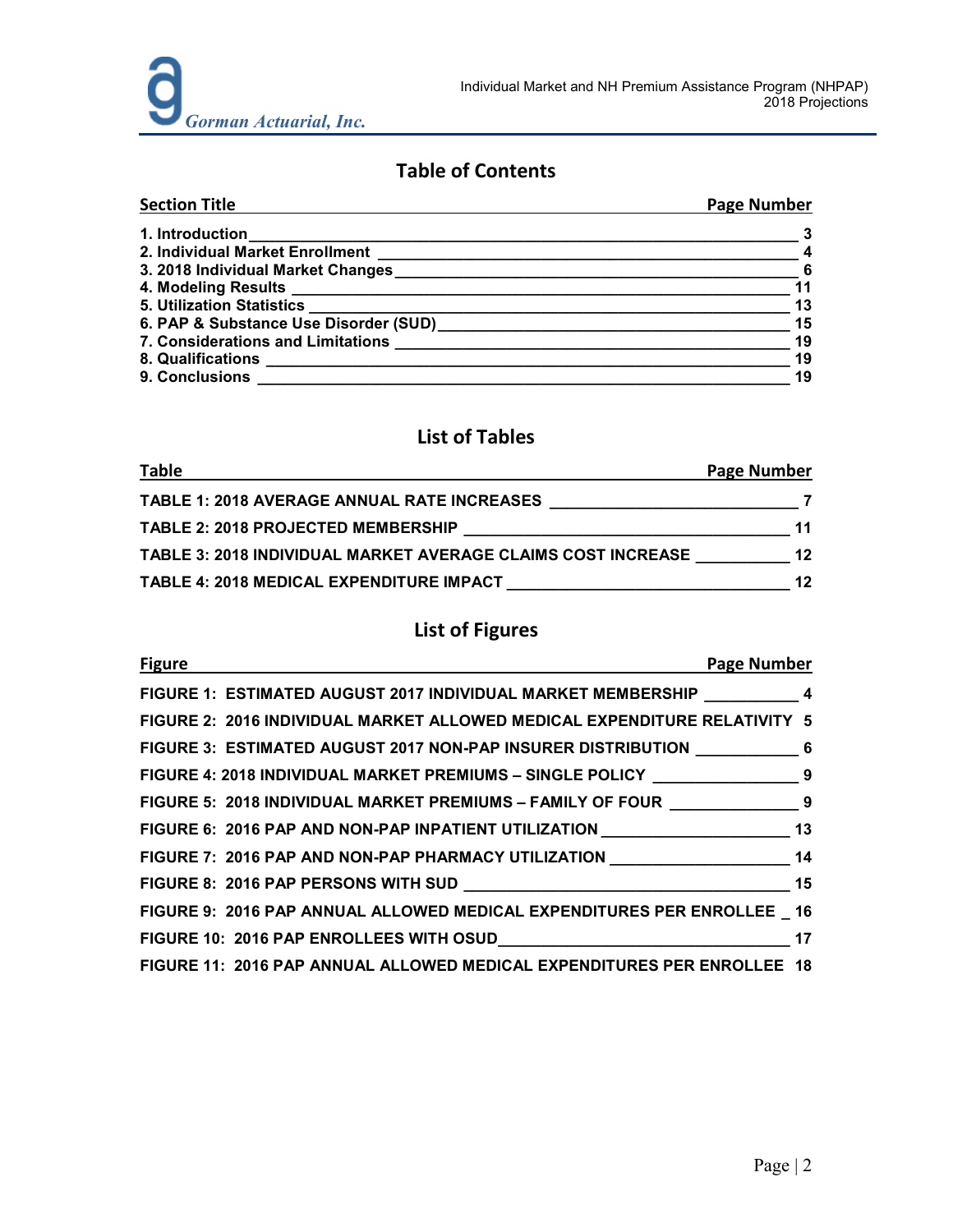## **1. Introduction**

The expansion of Medicaid through the Premium Assistance Program (PAP) has greatly increased membership in New Hampshire's individual health insurance market.<sup>1</sup> In December 2015, the month prior to the PAP phase of Medicaid expansion, New Hampshire's individual market covered 56,000 residents. In December 2016, one year after the implementation of PAP, the individual market covered 98,000 people, an increase of 42,000 members, or 75%. In April 2017, there were 109,000 New Hampshire residents covered in the individual market of which 102,000 are individual market single risk pool members and 7,000 are grandfathered and transitional members (and not included in the single risk pool for rate-setting purposes). Approximately 43,000 of individual market members were enrolled through the PAP, representing 42% of individual market single risk pool members.<sup>2</sup>

This is the second report produced by Gorman Actuarial (GA) to analyze the impact of including the NH PAP population within the NH individual market. The first report focused on 2016 data, which showed that while PAP enrollees are younger, they appear to have higher health care needs than the Non-PAP population, based on claims data provided to GA by the carriers. Due to the ACA's single risk pool requirement, in 2016, the inclusion of PAP members within the individual market resulted in higher average claims costs and higher premiums across the entire individual market.

There will be many market changes in the 2018 individual market and historical analyses alone may not be the best predictor of the future. Building upon the 2016 analyses, GA has developed actuarial models to explore how these market changes may impact the relationship between the PAP and Non-PAP markets in 2018. This second report summarizes findings from this modeling exercise. In addition, this report presents additional 2016 analyses requested by the NH PAP Commission on August 28, 2017.

 $\overline{a}$ <sup>1</sup> Expansion of New Hampshire's Medicaid program started in August 2014 through the Bridge Program.

<sup>&</sup>lt;sup>2</sup> Annual Hearing Data (Preliminary for 2016  $\&$  2017) supplemented with CMS reports and monthly QHP enrollment reports.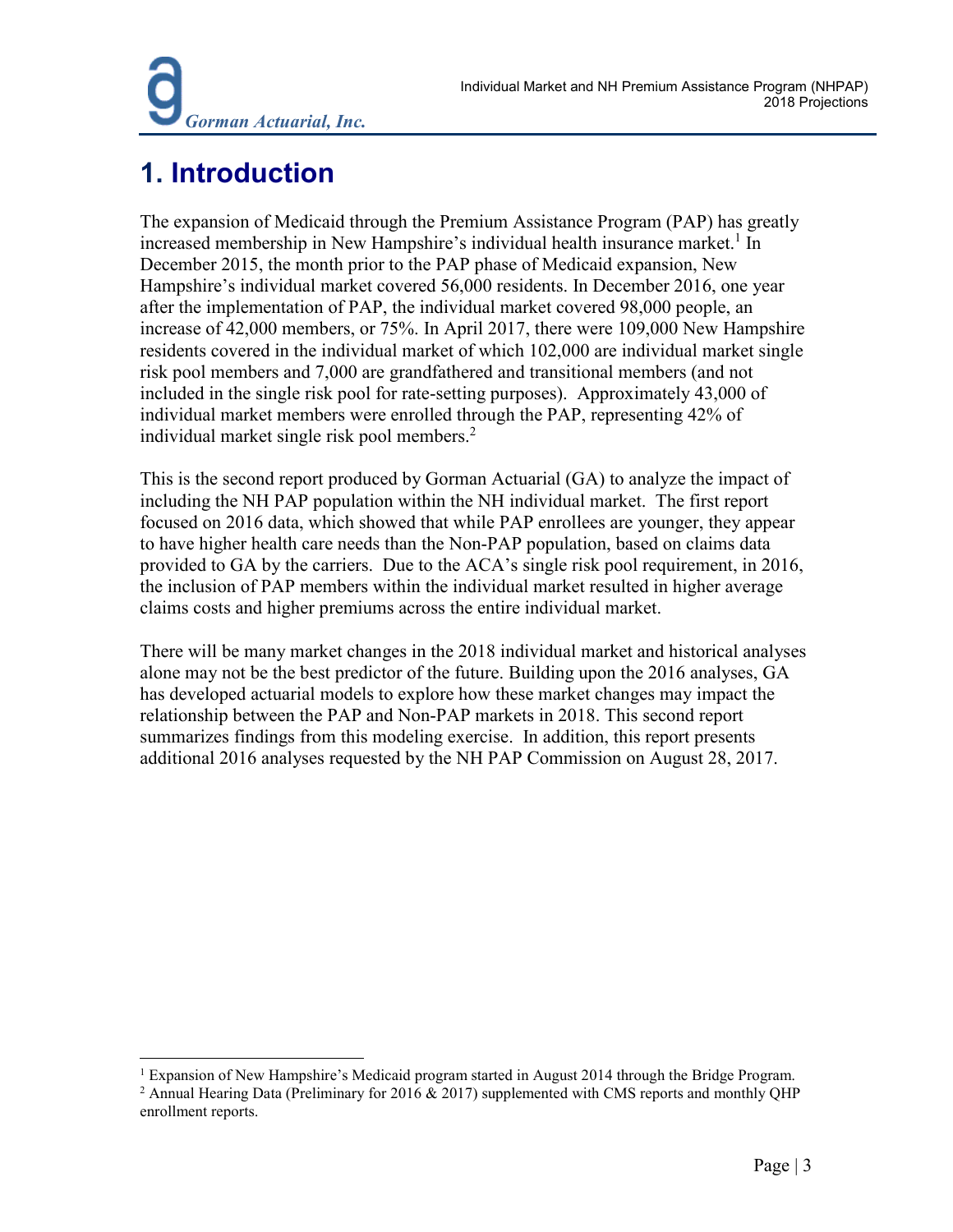### **2. Individual Market Enrollment**

 **26% of the NH individual market do not receive subsidies towards health insurance premiums in 2017.** 



**Figure 1: Estimated August 2017 Individual Market Membership**<sup>3</sup>

As shown in **Figure 1**, 26% or 25,100 enrollees pay the full health insurance premium in NH's individual market in 2017. The PAP population, estimated at 42,800, do not pay any premiums. Approximately 28,600 enrollees receive Advanced Premium Tax Credits (APTC) of which 55% (16,000) receive Cost Sharing Reduction (CSR) subsidies. <sup>4</sup> This figure illustrates that the majority of the market receives some form of federal subsidy.

 **The medical expenditures of the Non-PAP enrollees earning below 200% of the Federal Poverty Level (FPL) look very similar to the medical expenditures of the PAP enrollees.** 

<sup>&</sup>lt;u>.</u> <sup>3</sup> Enrollment was estimated using the QHP Monthly Enrollment Reports, CMS's 2017 Effectuated Enrollment Snapshot Report, and information received from the NH insurance carriers.

<sup>4</sup> Enrollees earning between 138% FPL and 250% FPL are eligible for CSR subsidies in addition to APTC.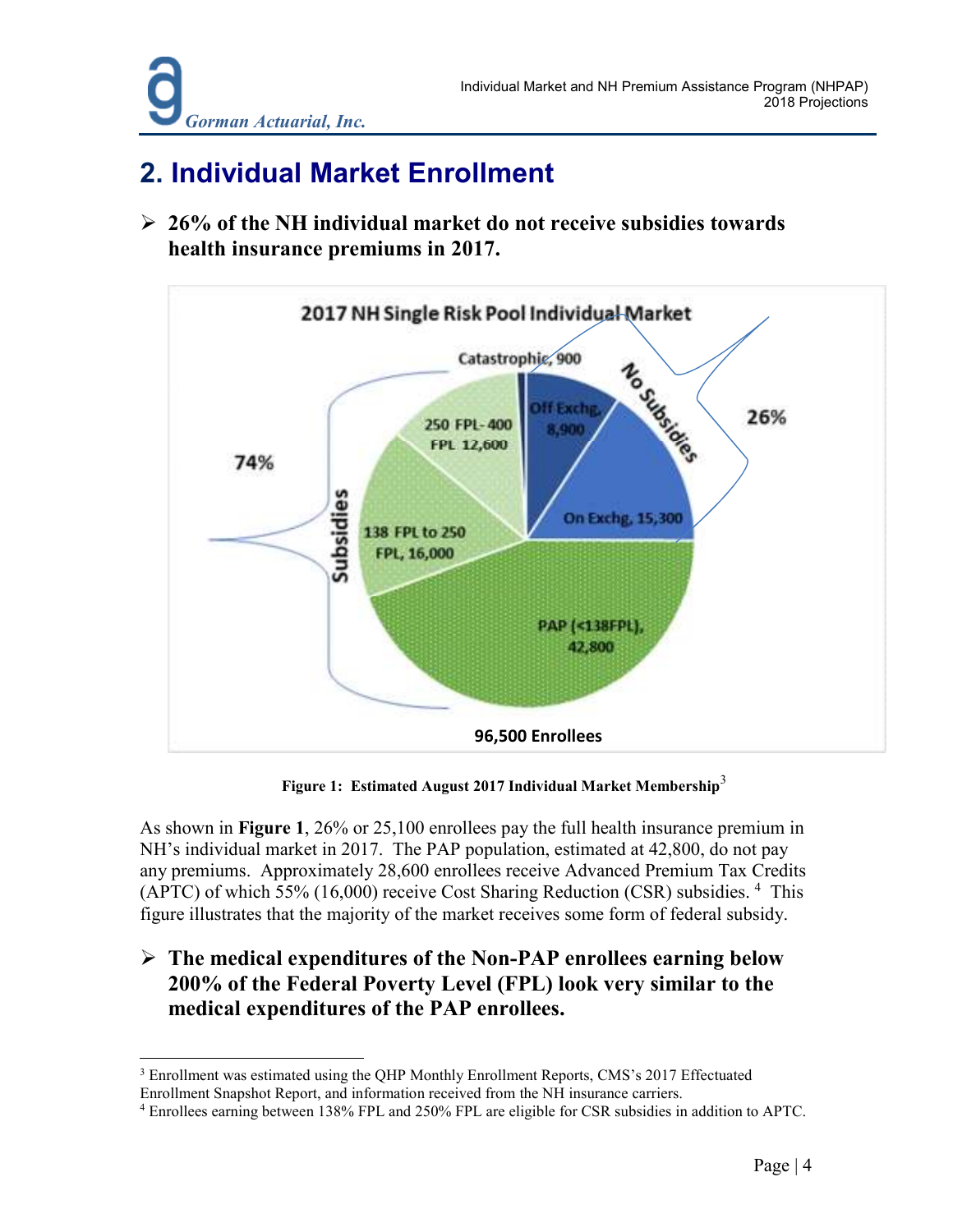

**Figure 2: 2016 Individual Market Allowed Medical Expenditure Relativity** 

As shown in **Figure 2**, the PAP population's medical expenditures per enrollee are approximately 1.44 times greater than (green bar) that of the population that earns above 250% FPL (red bar). The red bar reflects the population that receives APTC (those earning between 250% and 400% FPL) and enrollees that do not receive any subsidies. In addition, enrollees earning between 138% and 250% FPL (blue bars) have medical expenditures that on average look very similar to the PAP population as their medical expenditure relativities range from 1.32 to 1.40. Note that some of these differences could be due to utilization differences due to induced demand resulting from lower cost sharing (i.e., deductibles, co-payments, co-insurance). Generally, individuals enrolled in plans with lower cost sharing may utilize more services. PAP enrollees and those earning between 138% and 150% FPL are enrolled in Platinum equivalent plans, and those earning between 150% and 200% FPL are enrolled in Gold equivalent plans. Those earning above 200% FPL are mostly enrolled in Silver and Bronze plans.

<sup>&</sup>lt;u>.</u> <sup>5</sup> Individuals earning below 250% FPL are eligible for CSR subsidies. Those that earn between 200% and 250% FPL are eligible to enroll in a plan that has an actuarial value of 73%. Those that earn between 150% and 200% FPL are eligible to enroll in a plan that has an actuarial value of 87%. Those that earn between 138% and 150% FPL are eligible to enroll in a plan that has an actuarial value of 94%.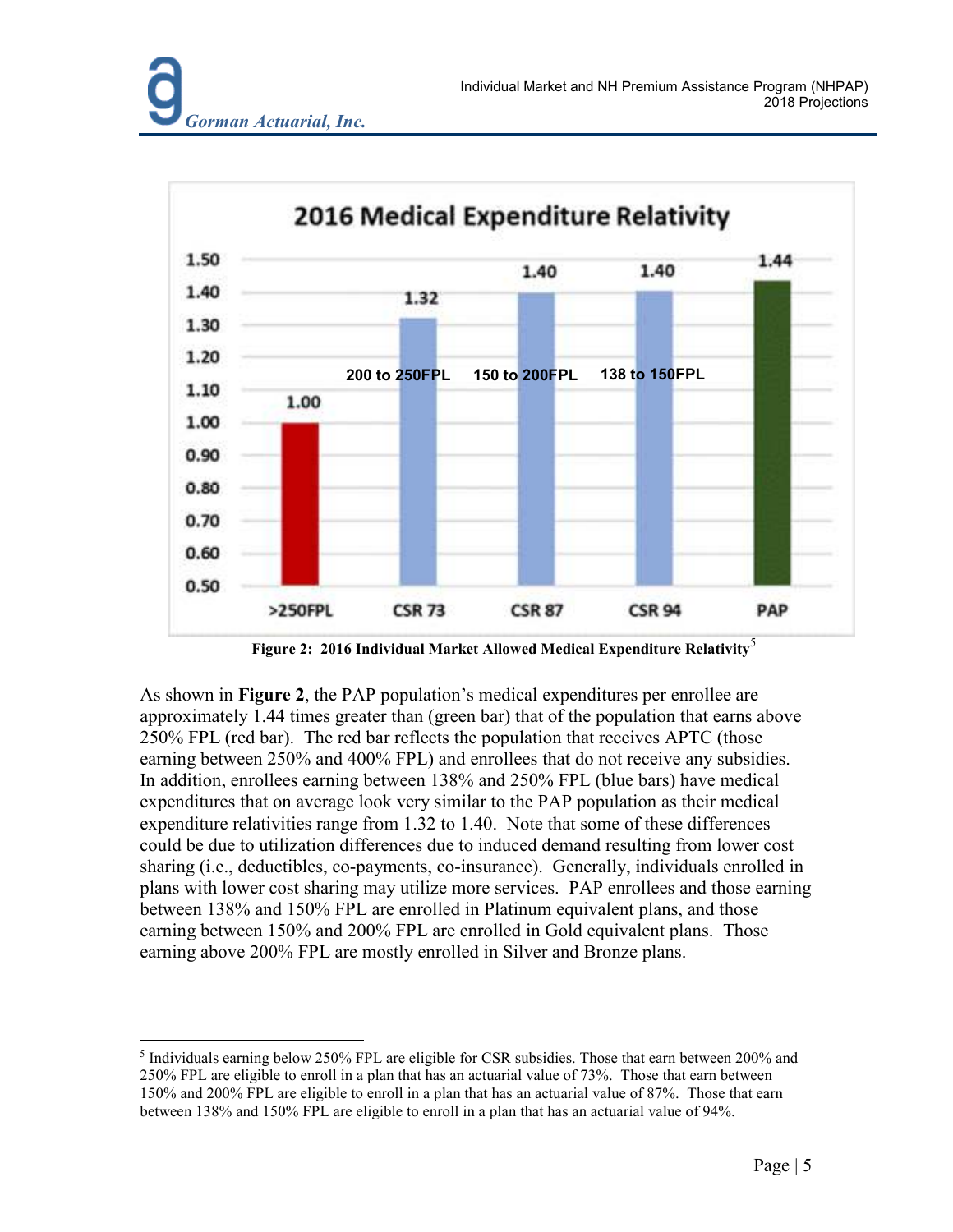## **3. 2018 Individual Market Changes**

In 2018, NH's individual market will experience significant market changes, the most noteworthy of which are the high premium rate increases, the market withdrawal of one insurer, and the withdrawal of some product offerings of another insurer.

 **At least 26,350 individual market enrollees will have to seek coverage from a different insurer or select a different product.** 



**Figure 3: Estimated August 2017 Non-PAP Insurer Distribution<sup>6</sup>**

The withdrawal of Minuteman, the 2017 market leader in the Non-PAP market, will leave 22,250 individuals seeking coverage elsewhere in 2018. Another 4,100 that are currently enrolled in Harvard Pilgrim Health Care's "full network" plan offering, which will not be offered in 2018, will also need to switch plans. The combination of these two withdrawals represents almost half of the Non-PAP market.

### **The average 2018 premium rate increase for enrollees who do not receive subsidies is estimated to be 52%.**

<sup>&</sup>lt;u>.</u> 6 HPHC EH stands for HPHC Elevate Health, HPHC's select network plan offering. HPHC Full stands for HPHC's full network offering.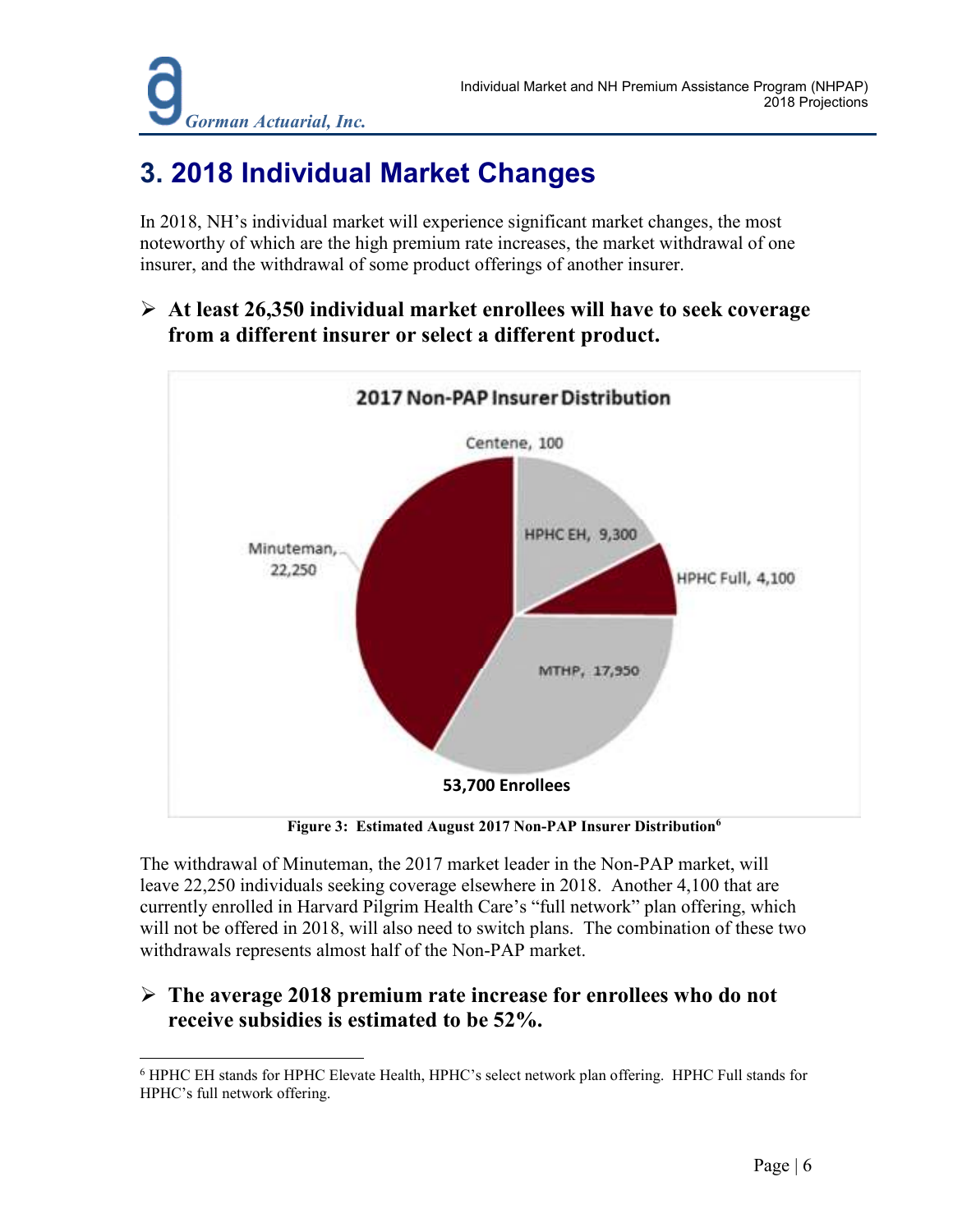| Population   | <b>Average Rate Increase</b> | <b>Market Size</b> |
|--------------|------------------------------|--------------------|
| Unsubsidized | 52%                          | 25,100             |
| Subsidized   | Flat or negative (mostly)    | 28,600             |
| <b>PAP</b>   | 0%                           | 42.800             |

**Table 1: 2018 Average Annual Rate Increases**

GA simulated rate increases for the unsubsidized individual market. Enrollees currently enrolled in Minuteman or Harvard Pilgrim full network offerings were mapped to the plan with the lowest rate within the same metallic tier. Enrollees enrolled in all other terminated plans were generally mapped to the closest plan within the same metallic tier. As shown above, the average rate increase for enrollees that do not receive subsidies is projected to be 52% in 2018, which contrasts with generally negative or no increases for the subsidized market. Since individuals enrolled through the PAP program do not pay a premium, they do not receive a rate increase or decrease. GA further analyzed the impact to those enrollees who are currently receiving APTC. Due to the significant rate increases in 2018 and the withdrawal of Minuteman, which currently offers the second lowest cost silver plan in 2017, the APTC will increase significantly in 2018. The increase in the APTC will generally outpace the increase in the rates of many of the 2018 plan offerings. Due to this dynamic, many of the APTC enrollees will experience no change or a rate decrease. An illustrative example is described below.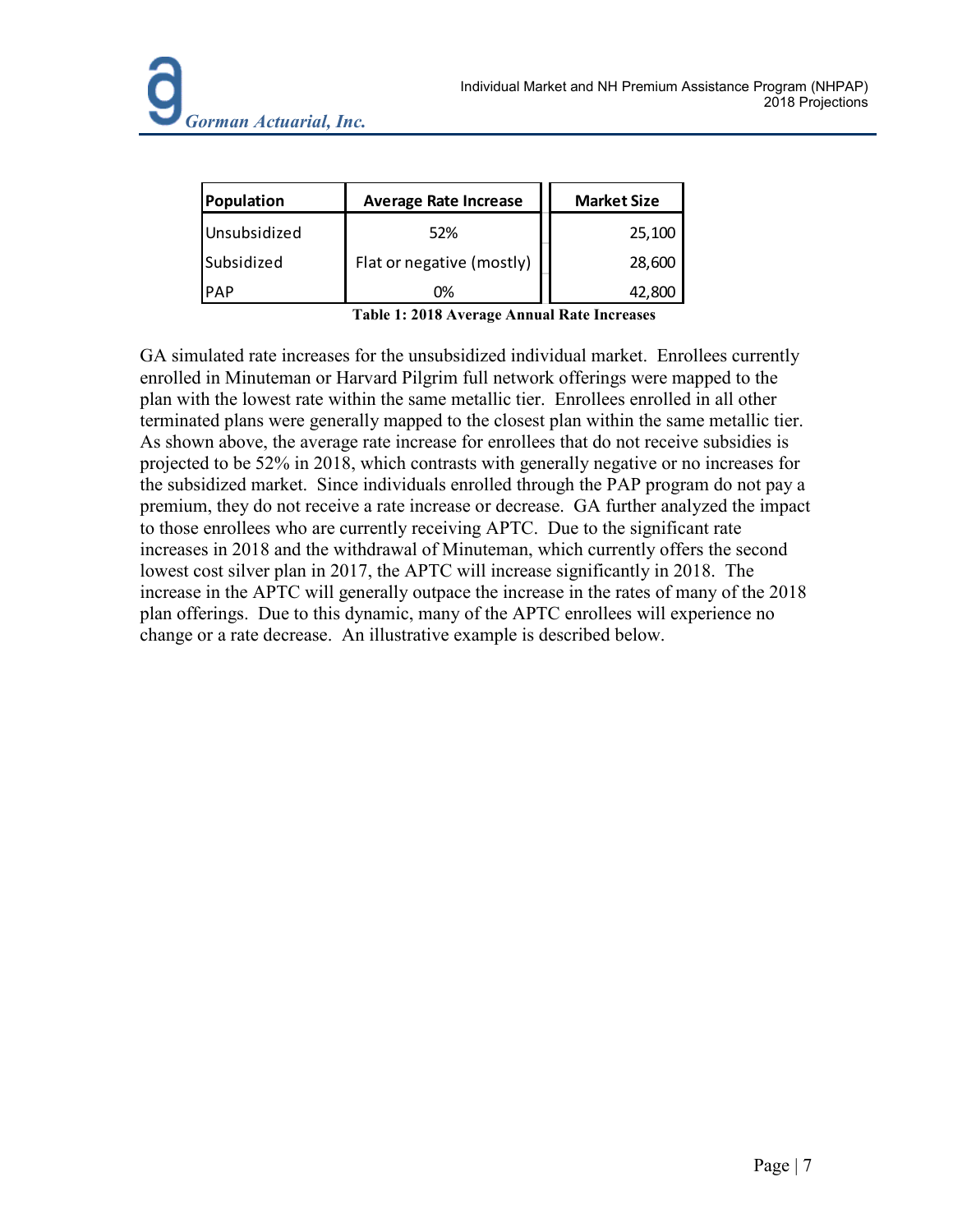#### **APTC ILLUSTRATIVE EXAMPLE**

#### **Enrollee Description: Age 50, 200%FPL**

*The annual income for this enrollee is \$24,120. According to the Affordable Care Act, this individual is required to pay 6.34% of his income on health insurance. This equates to \$1,529 a year or \$127 a month.* 

|                                                                 |       | Change<br>in<br>Premium |                |          |
|-----------------------------------------------------------------|-------|-------------------------|----------------|----------|
| 50 Year Old, 200 FPL                                            | 2017  | 2018                    | <b>Dollars</b> | % Change |
| Scenario 1                                                      |       |                         |                |          |
| Age Adjusted 2nd Lowest Costing Silver Premium                  | \$375 | \$643                   | \$268          | 71.5%    |
| Member Premium if enrolled in 2nd Lowest Costing Silver         | \$127 | \$127                   | \$0            | 0.0%     |
| Advanced Premium Tax Credit (APTC)                              | \$248 | \$516                   | \$268          | 108.1%   |
| <b>Scenario 2</b>                                               |       |                         |                |          |
| Age Adjusted "More Expensive" Silver Plan Premium               | \$464 | \$697                   | \$233          | 50.2%    |
| ("More Expensive" Silver plan)-(2nd lowest costing silver plan) | \$89  | \$54                    | $-$ \$35       | $-39.3%$ |
| Actual Member Premium                                           | \$216 | \$181                   | $-535$         | $-16.2%$ |

#### *Scenario 1: Individual enrolled in 2nd lowest costing silver plan*

*In 2017, the age adjusted 2nd lowest cost silver plan premium is \$375. The monthly member share of the premium is \$127 and the APTC is \$248 (which is the difference between \$375 and \$127). In 2018, the age adjusted 2nd lowest cost silver plan premium increases to \$643 a month, an increase of \$268 or 71.5%. The individual continues to pay \$127 a month. The APTC jumps to \$516 a month, an increase of \$268 or 108.1%* 

#### *Scenario 2: Individual enrolled in a more expensive silver plan*

*If this individual chooses to enroll in a more expensive plan, the silver plan premium is \$464 and the individual must pay the difference between this more expensive plan and the 2nd lowest cost silver plan (\$464-\$375=\$89) in addition to \$127. In 2017, this member will pay \$216 a month. In 2018, the renewal rate for the more expensive plan is \$697, a \$233 increase or 50.2%. This individual must pay the difference between this more expensive plan and the 2nd lowest cost silver plan (\$697-643=\$54) in addition to the \$127. This member will pay \$181 a month. This is a \$35 decrease or 16.2% decrease from this member's 2017 premium rate.* 

*If a subsidized member is not enrolled in the second lowest cost silver plan, when the increase in APTC is greater than the increase in the renewal rate, the enrollee will experience a rate decrease. This will happen for less expensive Bronze plans as well. There are instances where a subsidized member will experience a rate increase when the renewal rate increase is higher than the increase in APTC. However, due to the large APTC increase, this will happen infrequently.*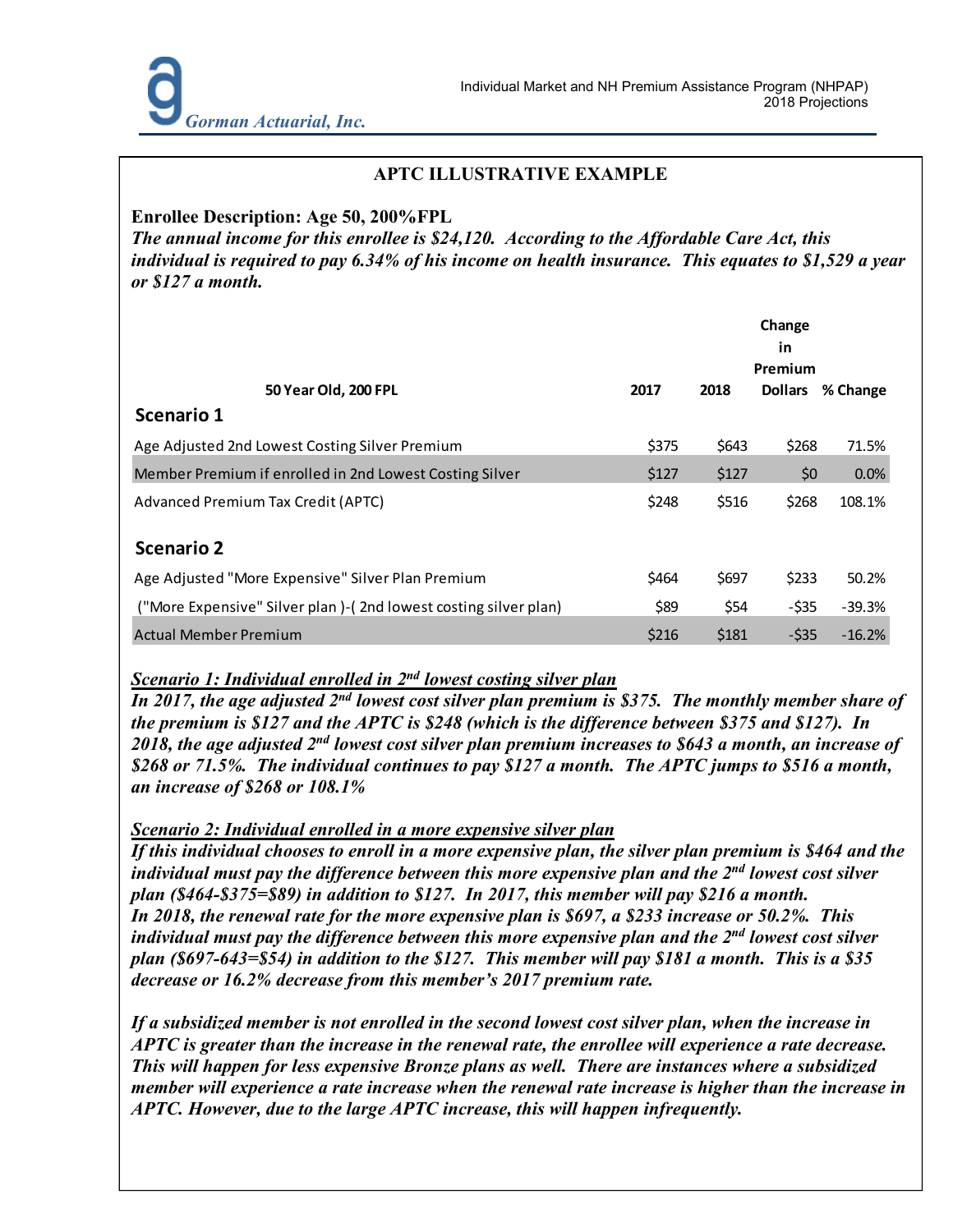**Premiums for enrollees that do not receive subsidies will be much higher than those enrollees that receive APTC.** 



**Figure 4: 2018 Individual Market Premiums – Single Policy** 



**Figure 5: 2018 Individual Market Premiums – Family of Four**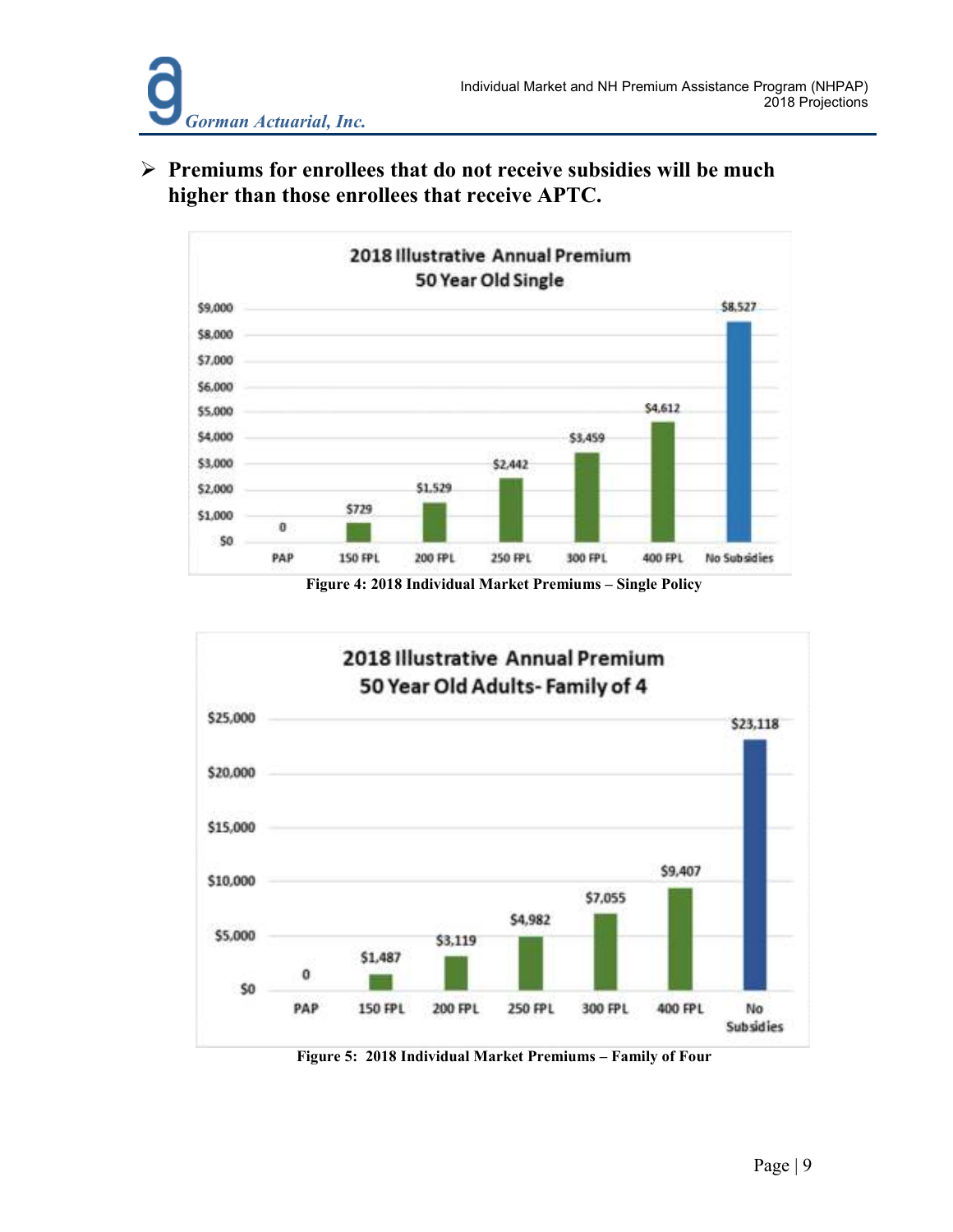As shown above, for a single policy, the PAP population pays \$0 premiums, the APTC population highlighted in green pays between \$729 a year and \$4,612 a year depending on their income. The non-subsidized individual pays \$8,527 a year, which is almost 12 times more than the enrollees earning 150% FPL. These charts assume the age of the adult enrollee is 50 and that the APTC enrollees are enrolled in the  $2<sup>nd</sup>$  lowest cost silver plan. It also assumes the enrollees in the non-subsidized market are enrolled in the plan with the median rate among silver plan offerings. Also note that those earning between 150% FPL and 200% FPL are eligible for CSR subsidies and are eligible to enroll in a platinum/gold equivalent plan. A similar pattern is shown for family policies, however, the differential between the non-subsidized and subsidized market is much greater.<sup>7</sup>

<sup>&</sup>lt;u>.</u> <sup>7</sup> Since the Federal Poverty Level (FPL) for a family of 4 is two times the single household FPL, the premium differentials of the non-subsidized market and the subsidized market are greater for family policies.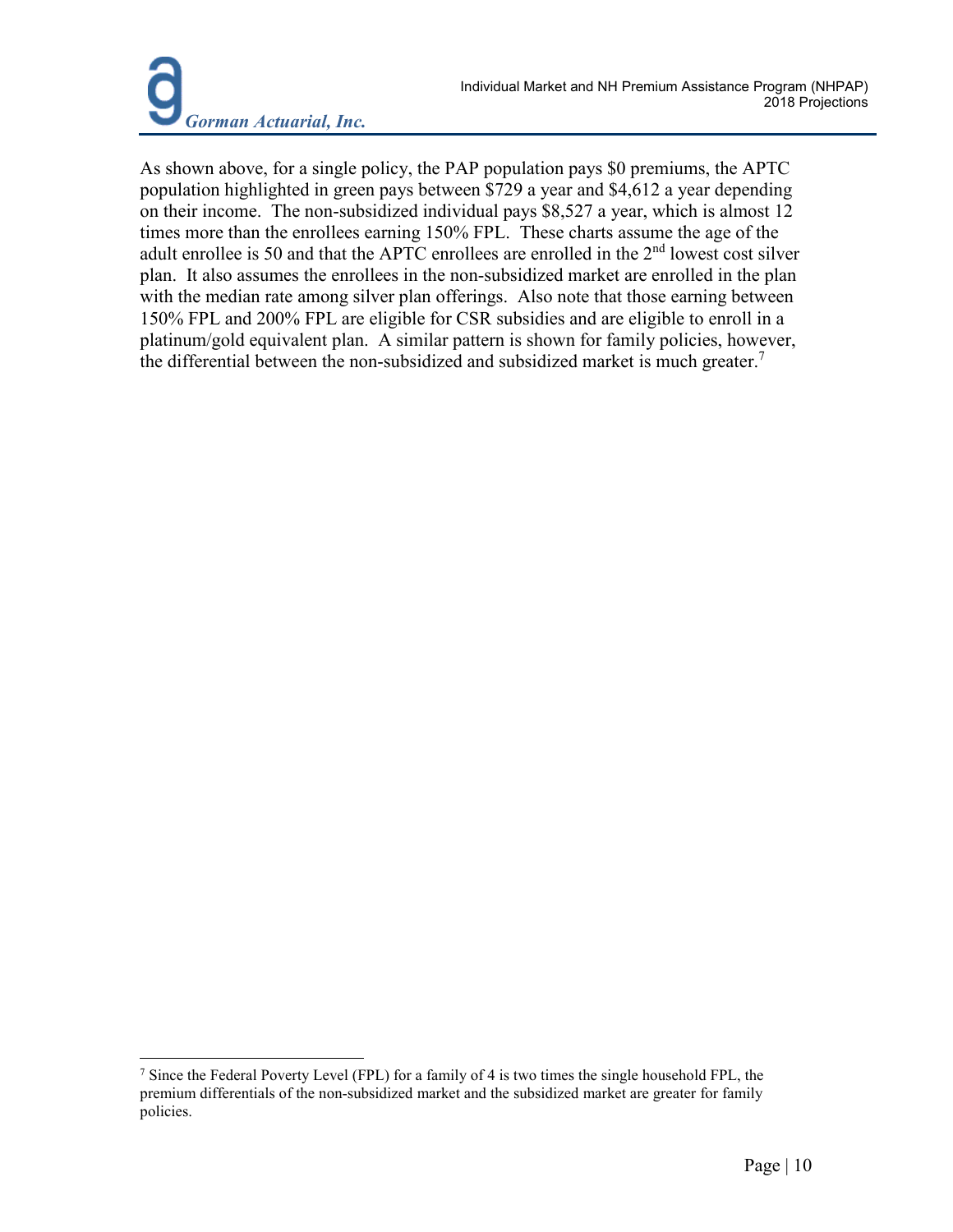<u>.</u>

### **4. Modeling Results**

 **By year end 2018, the individual market will lose 5,300 to 13,200 members due to the premium rate increases, the market withdrawal of Minuteman and other product offerings, and the weakening of the individual mandate.** 

|                         |            |                   | No               |              | <b>Membership</b> |
|-------------------------|------------|-------------------|------------------|--------------|-------------------|
| <b>Modeling Results</b> | <b>PAP</b> | <b>Subsidized</b> | <b>Subsidies</b> | <b>Total</b> | Loss              |
| <b>Baseline</b>         | 42,800     | 28,600            | 25.100           | 96.500       |                   |
| <b>Low Estimate</b>     | 42,800     | 28,600            | 19,800           | 91.200       | $-5,300$          |
| <b>Best Estimate</b>    | 42,800     | 28,600            | 14,900           | 86,300       | $-10,200$         |
| High Estimate           | 42,800     | 28,600            | 11,900           | 83,300       | $-13,200$         |
|                         |            |                   |                  |              |                   |

**Table 2: 2018 Projected Membership** 

GA made several assumptions to estimate projected 2018 membership in the individual market. First, GA assumes that the PAP market remains fairly stable in market size. Since this segment does not pay premium, the only real disruption will be with the market withdrawal of Minuteman and HPHC's full network. GA has assumed that PAP enrollees will choose a different insurer or will be auto-enrolled into another insurer and not exit the market. Second, GA has assumed the subsidized market will also remain fairly stable in market size. Many in this segment will experience rate decreases or no increase. Finally, GA assumes that the unsubsidized market will change in size due to the market disruptions. Using rate filings and membership reports, GA developed a model to simulate 2018 enrollment. Termination rate assumptions were based on the renewal rate increase and the 2017 insurance carrier.**<sup>8</sup>** GA varied its termination rates to perform sensitivity analyses and to develop a range of results.

### **The projected loss of healthier members in the unsubsidized market will lead to higher average claims costs in the individual market in 2018.**

<sup>&</sup>lt;sup>8</sup> GA has assumed that Minuteman enrollees are more likely to exit the market as compared to Matthew Thornton and HPHC enrollees.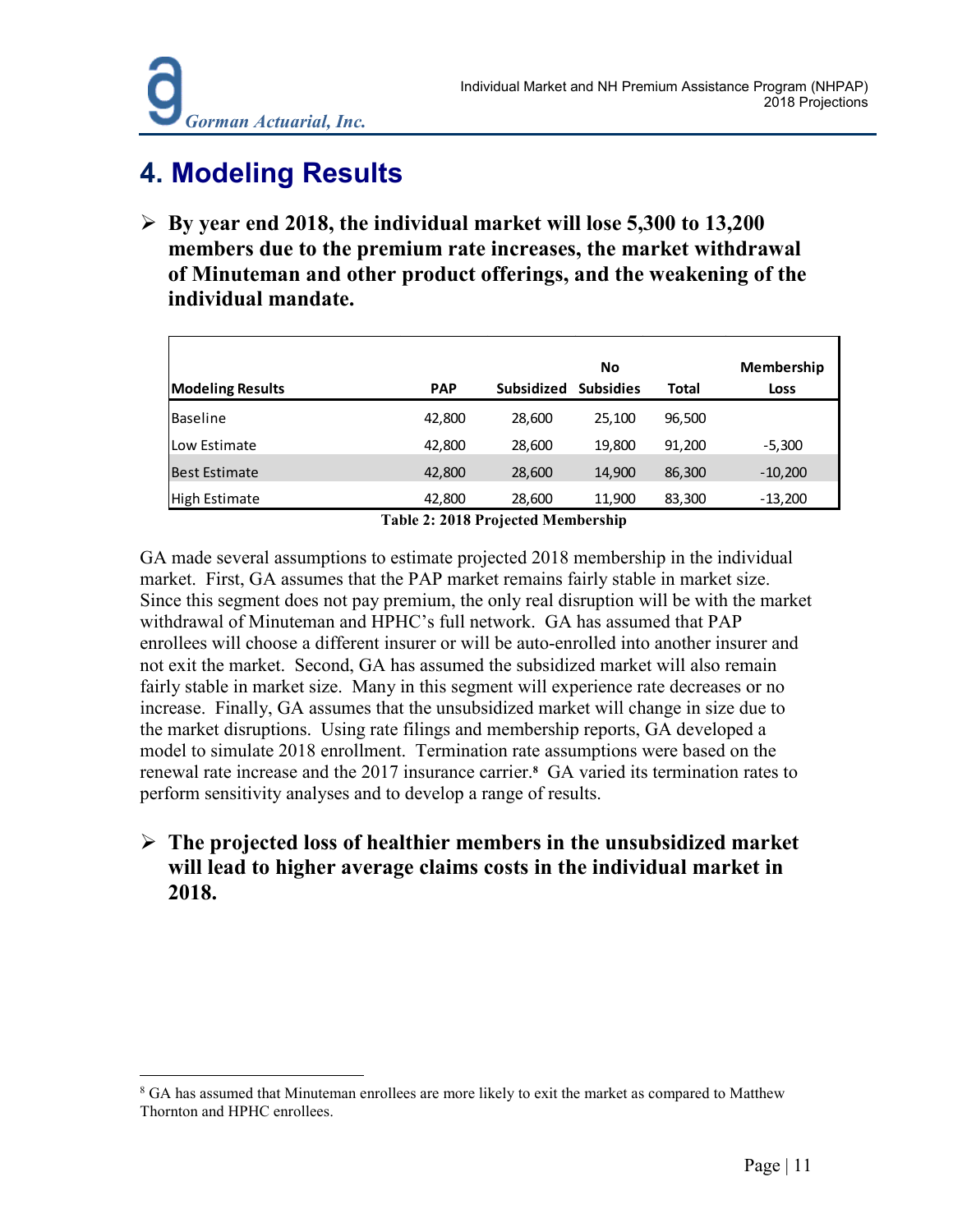| <b>Modeling Results</b> | <b>Individual</b><br><b>Market Claims</b><br>Increase |
|-------------------------|-------------------------------------------------------|
| <b>Baseline</b>         |                                                       |
| Low Estimate            | 3%                                                    |
| <b>Best Estimate</b>    | 5%                                                    |
| <b>High Estimate</b>    | 6%                                                    |

**Table 3: 2018 Individual Market Average Claims Cost Increase** 

GA utilized results shown in Figure 2 by insurance carrier to simulate resulting claims costs for the individual market after the projected membership losses in  $2018$ .<sup>9</sup> The results indicate that average individual market claims will increase 3% to 6% in 2018. This increase in claims is outside of normal cost and utilization trends. This result will lead to higher premiums in the individual market.

 **Excluding the PAP members from the individual market single risk pool will have a downward impact on 2019 premiums. The 2018 average adjusted medical expenditures would decrease 10% to 12%.** 

|                                     | <b>Individual</b> |
|-------------------------------------|-------------------|
|                                     | <b>Market</b>     |
|                                     | <b>Adjusted</b>   |
|                                     | Claims            |
| <b>Exclusion of PAP from Market</b> | <b>Impact</b>     |
| 2016 Baseline                       | $-14%$            |
| 2018 Low Estimate                   | $-12%$            |
| 2018 Best Estimate                  | $-11%$            |
| 2018 High Estimate                  | -10%              |

**Table 4: 2018 Medical Expenditure Impact** 

As highlighted in the August report, GA found that the PAP population's age and benefit adjusted allowed claims PMPM are 39% higher than the Non-PAP population's adjusted medical claims costs. In 2016, if the PAP population had not been part of the individual market single risk pool, overall adjusted claims costs would have been reduced by  $14\%$ .<sup>10</sup> With the market disruptions in 2018, the risk pool of the Non-PAP market is projected to deteriorate. However, it will continue to have lower medical expenditures than the PAP market. As shown in the table above, excluding the PAP market from the individual

<sup>&</sup>lt;u>.</u> <sup>9</sup> GA assumes that the claims relativity of the subsidized members between 250 and 400FPL are between 1.00 and the claims relativity for the CSR73 members. GA also assumes that those individuals that exit the market are healthier than those individuals that remain.

<sup>10</sup> https://www.nh.gov/insurance/reports/documents/08-28-17-ga-nh-pap-analysis-final.pdf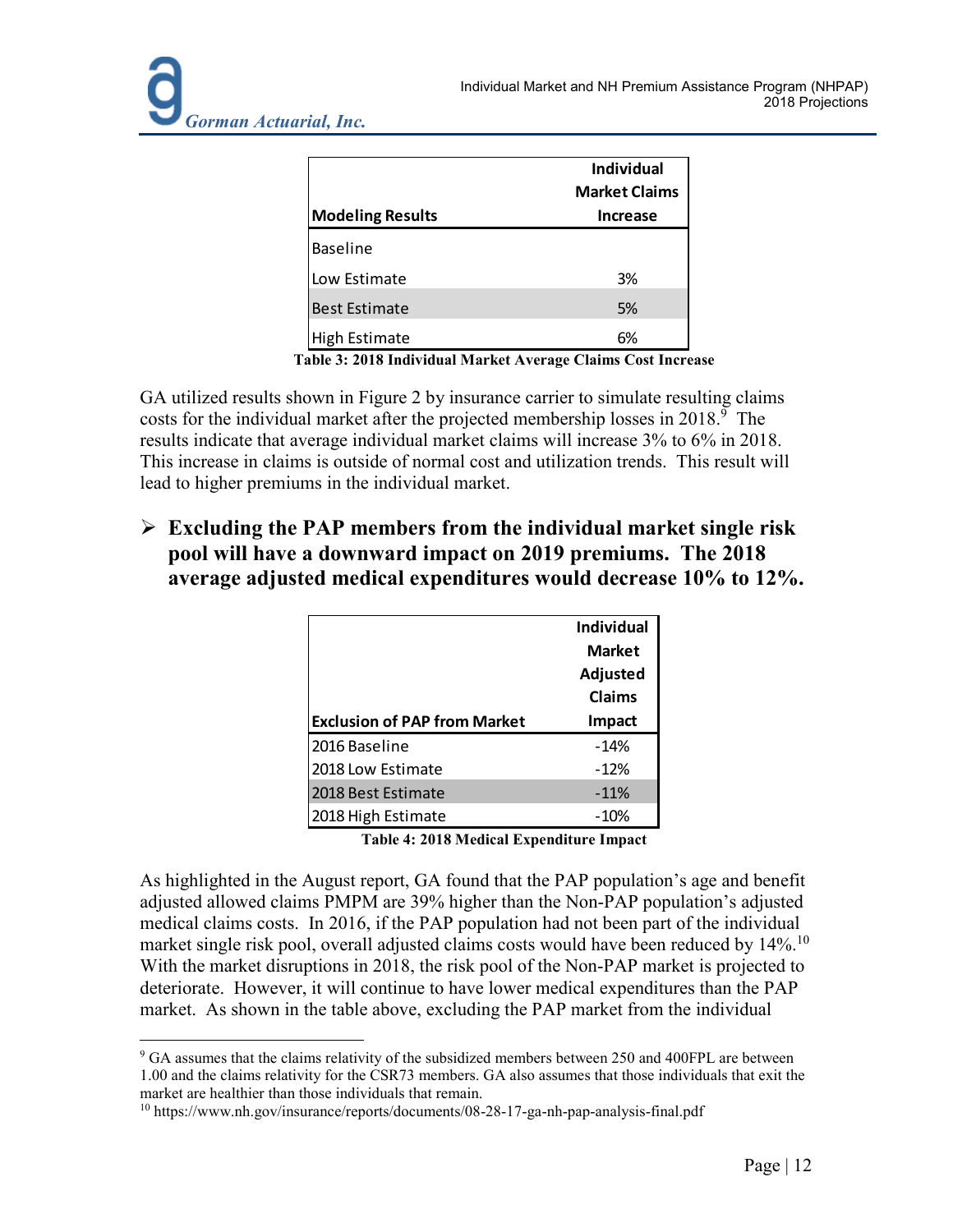market single risk pool would have had a downward impact on overall premium rates as average 2018 individual market adjusted claims would have decreased 10% to 12%.

## **5. Utilization Statistics**

 **In 2016 admissions rates for the PAP population were 60% higher than the Non-PAP population.** 



**Figure 6: 2016 PAP and Non-PAP Inpatient Utilization**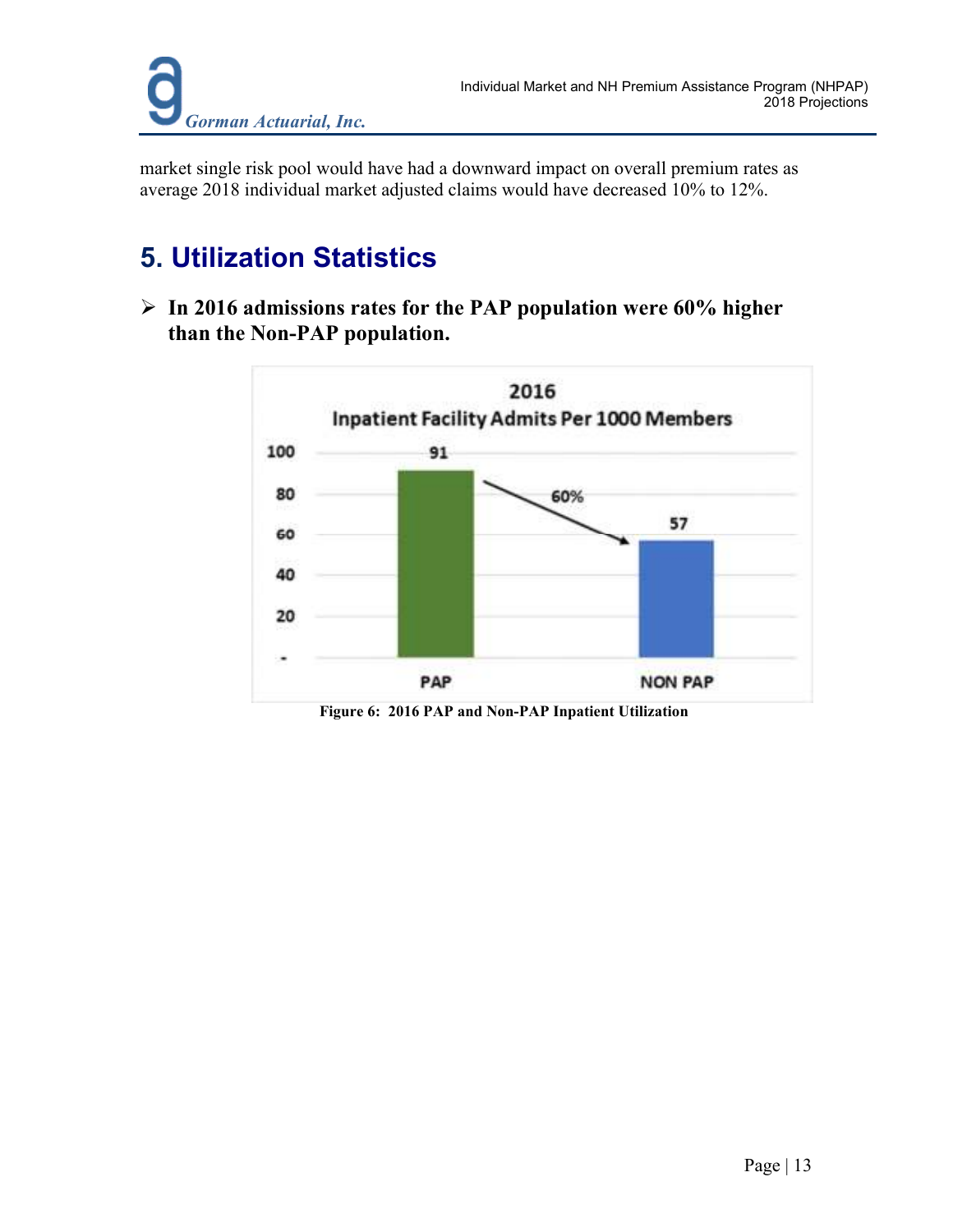

 **In 2016 prescriptions per member per year for the PAP population were 36% higher than the Non-PAP population.** 

**Figure 7: 2016 PAP and Non-PAP Pharmacy Utilization** 

PAP enrollment processes vary considerably from the Non-PAP market. Analyses from insurers indicate that PAP enrollees may come in and out of the program more than once within a 12-month period. As a PAP enrollee's income changes, they may self-report the change, which can trigger eligibility redetermination. This is different from the Non-PAP market as enrollees are generally locked into the market for 12 months and eligibility is determined during annual open enrollment. This movement within the PAP program can lead to adverse selection and more instability in the market. In addition, presumptive eligibility rules apply where a PAP enrollee can enroll at the hospital and then follow up later with a full application into the program. The higher number of hospital admissions for the PAP market indicates that presumptive eligibility is occurring. The different enrollment processes between the PAP and Non-PAP markets contribute to the risk pool differences (and higher claims costs) between these two populations.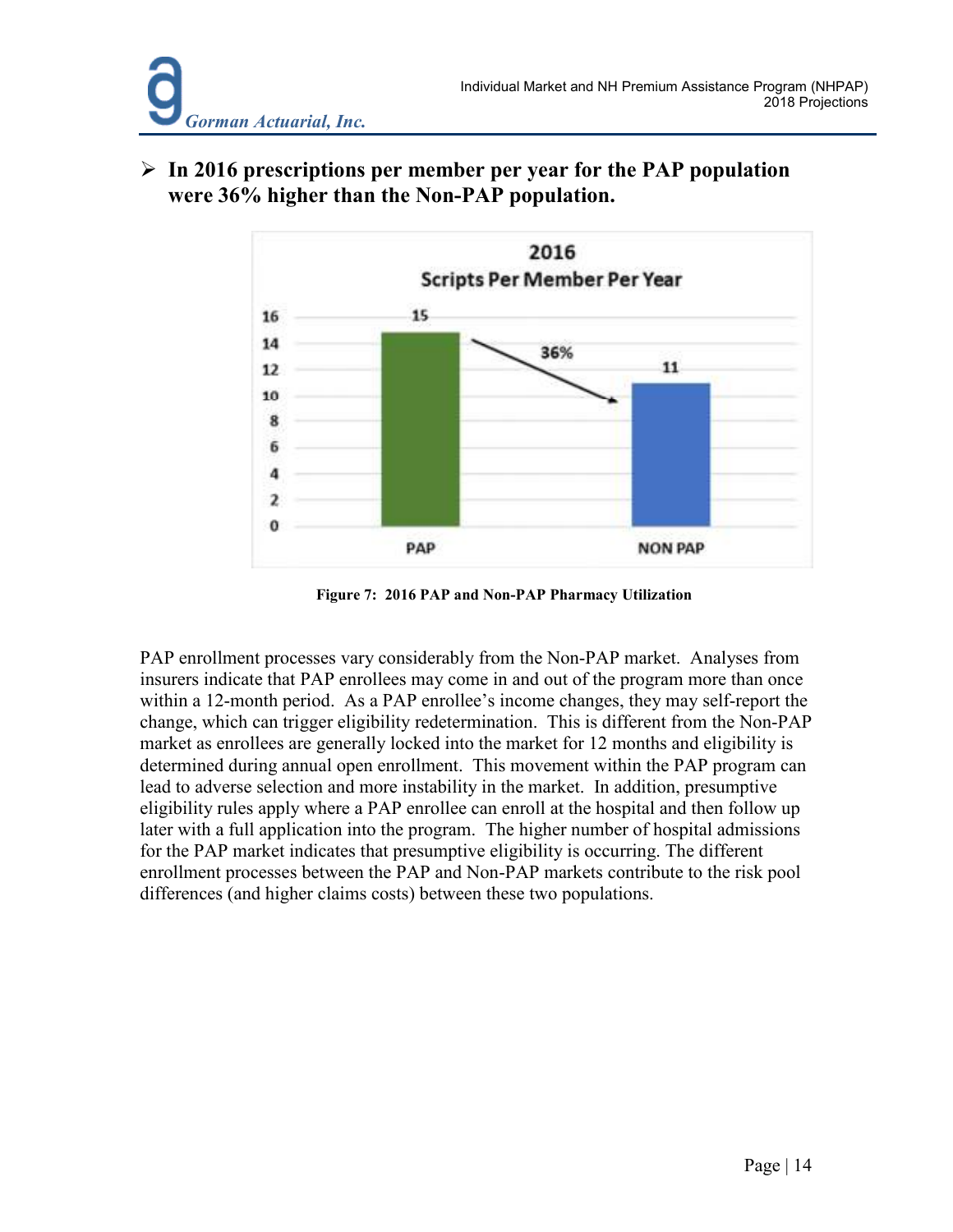### **6. PAP & Substance Use Disorder (SUD)**

 **In 2016, approximately 10% of PAP enrollees had a substance use disorder.<sup>11</sup>**



**Figure 8: 2016 PAP persons with SUD** 

GA received detail claims data from NH's Department of Health and Human Services (DHHS) for the PAP program. The data includes anyone who was enrolled in the PAP program in 2016.12 The analysis indicates that 10% of the PAP enrollees had a primary diagnosis of an SUD. This compares to a 2012 analysis performed for commercial members in Massachusetts showing 1.2% of commercial members using a SUD service and 4.9% of Massachusetts Medicaid members using a SUD service.<sup>13</sup> While the time periods and methodology are different, directionally it appears that the NH PAP market has a higher proportion of enrollees with a SUD than other insured markets.

 $12$  The number of people that were in the PAP market anytime in 2016 was 45,083. This number reflects churn and will be higher than the count of people at one point in time.

-

 $11$  For this analysis, enrollees with a primary substance use diagnosis were defined to have a substance use disorder. (SUD) SUD diagnoses as defined by https://www.buppractice.com/node/2633.

<sup>13</sup> http://www.chiamass.gov/assets/Uploads/SUD-REPORT.pdf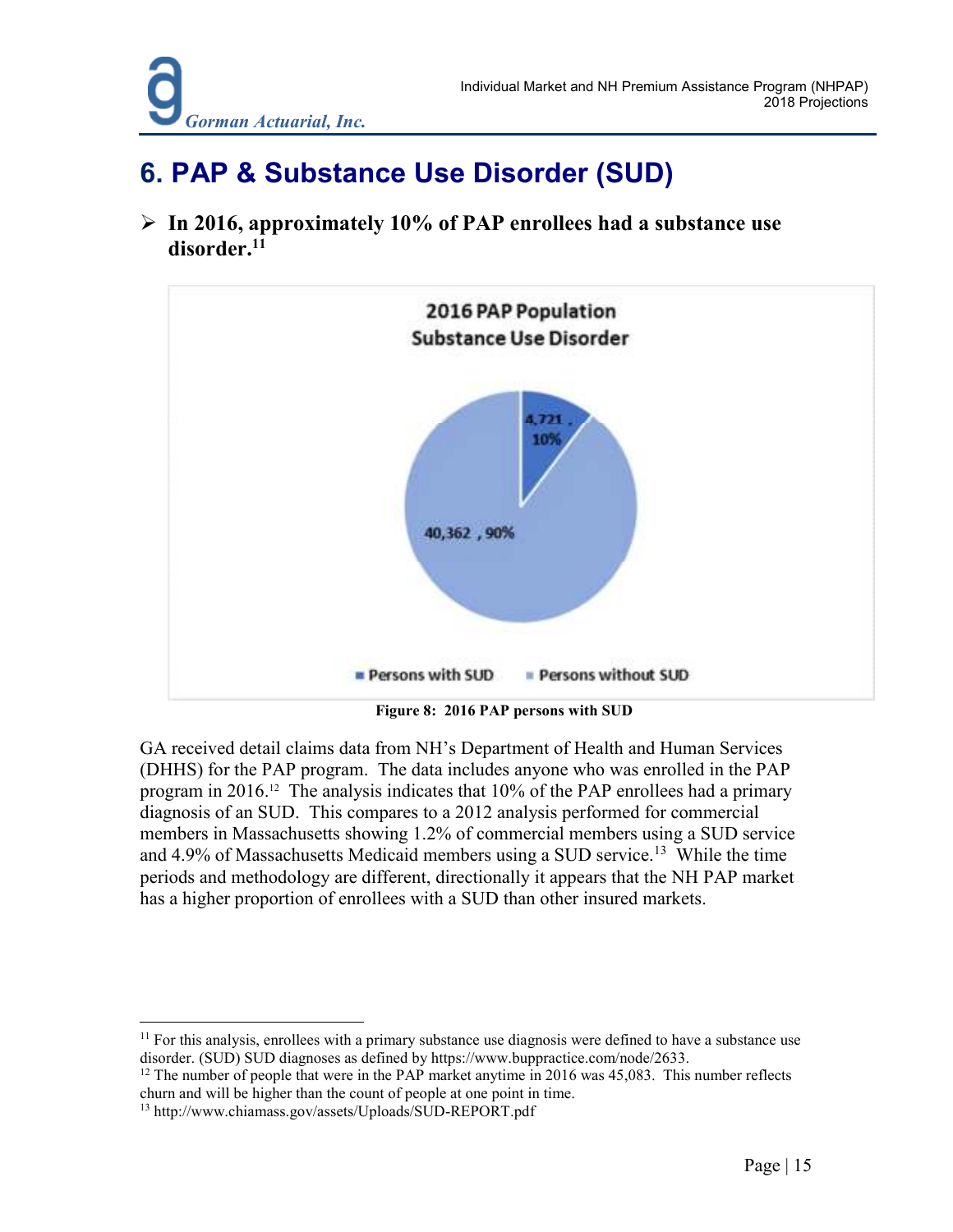**In 2016, PAP enrollees with an SUD had medical claims expenditures that were more than two times as large as expenditures for PAP enrollees without an SUD.**



**Figure 9: 2016 PAP Annual Allowed Medical Expenditures per enrollee** 

As shown in the figure above, enrollees with an SUD had average annual medical expenditures of \$9,854. These medical expenditures include all medical expenditures, not just SUD-related medical expenditures. This contrasts with those enrollees without an SUD, which had average annual medical expenditures of \$4,780. This suggests that enrollees with an SUD likely have other chronic conditions and illnesses and are generally much less healthy (in this case two times less healthy) than their counterparts (those without an SUD).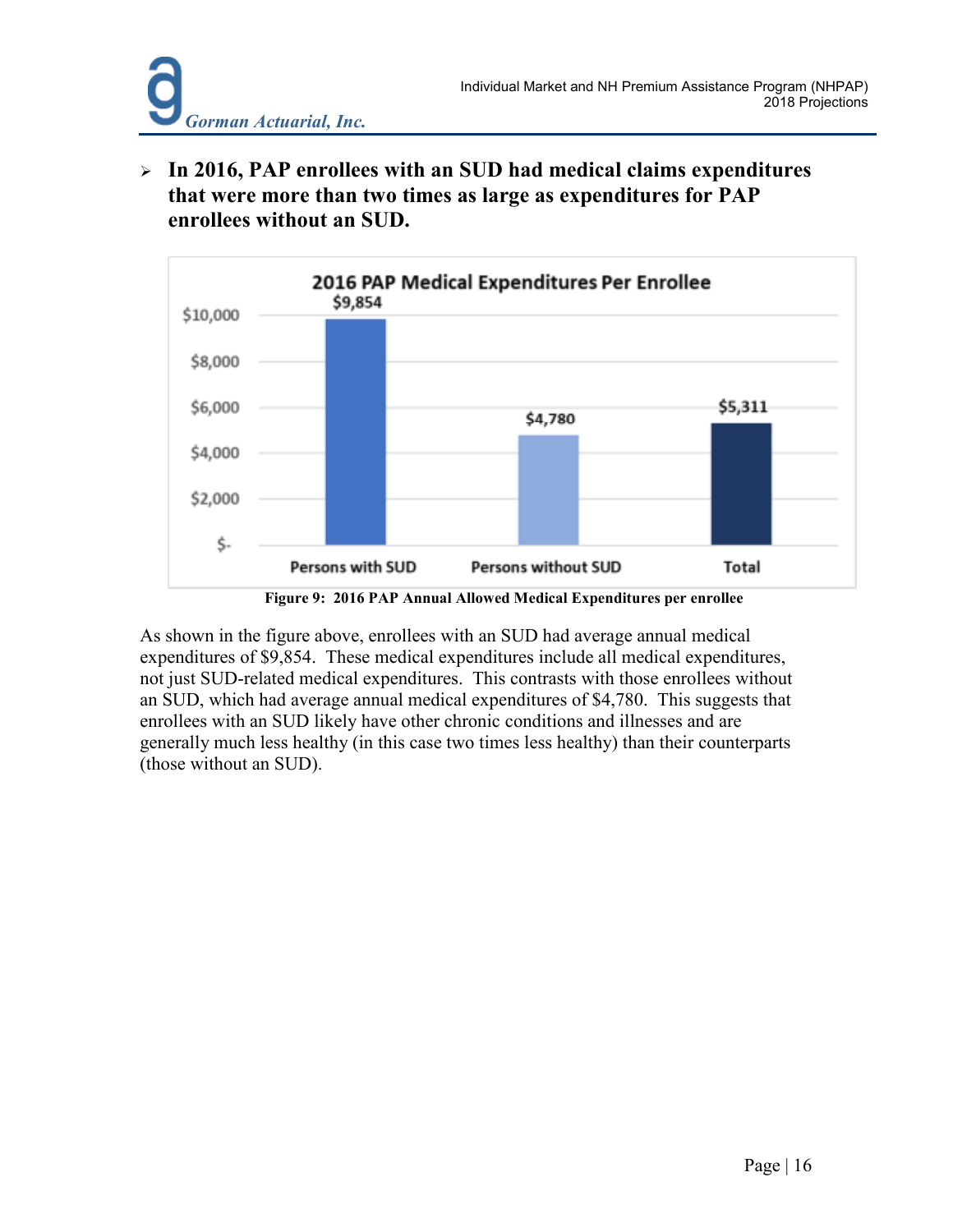

 **In 2016, approximately 7% of PAP enrollees had an opioid substance use disorder (OSUD).** 

**Figure 10: 2016 PAP Enrollees with OSUD** 

As shown in the figure above, 7% of PAP enrollees had an OSUD, which represents 70% of those enrollees with an SUD. This compares to a 2014 NH analysis that showed 0.5% of New Hampshire's fully insured commercial market had an OSUD.<sup>14</sup> While the time periods and methodology are not the same, these results indicate that the PAP market has a much higher proportion of OSUD than NH's insured commercial market enrollees.

<sup>&</sup>lt;u>.</u> <sup>14</sup> https://www.nh.gov/insurance/consumers/documents/021916\_nhid\_analysis\_2014\_sud\_claims.pdf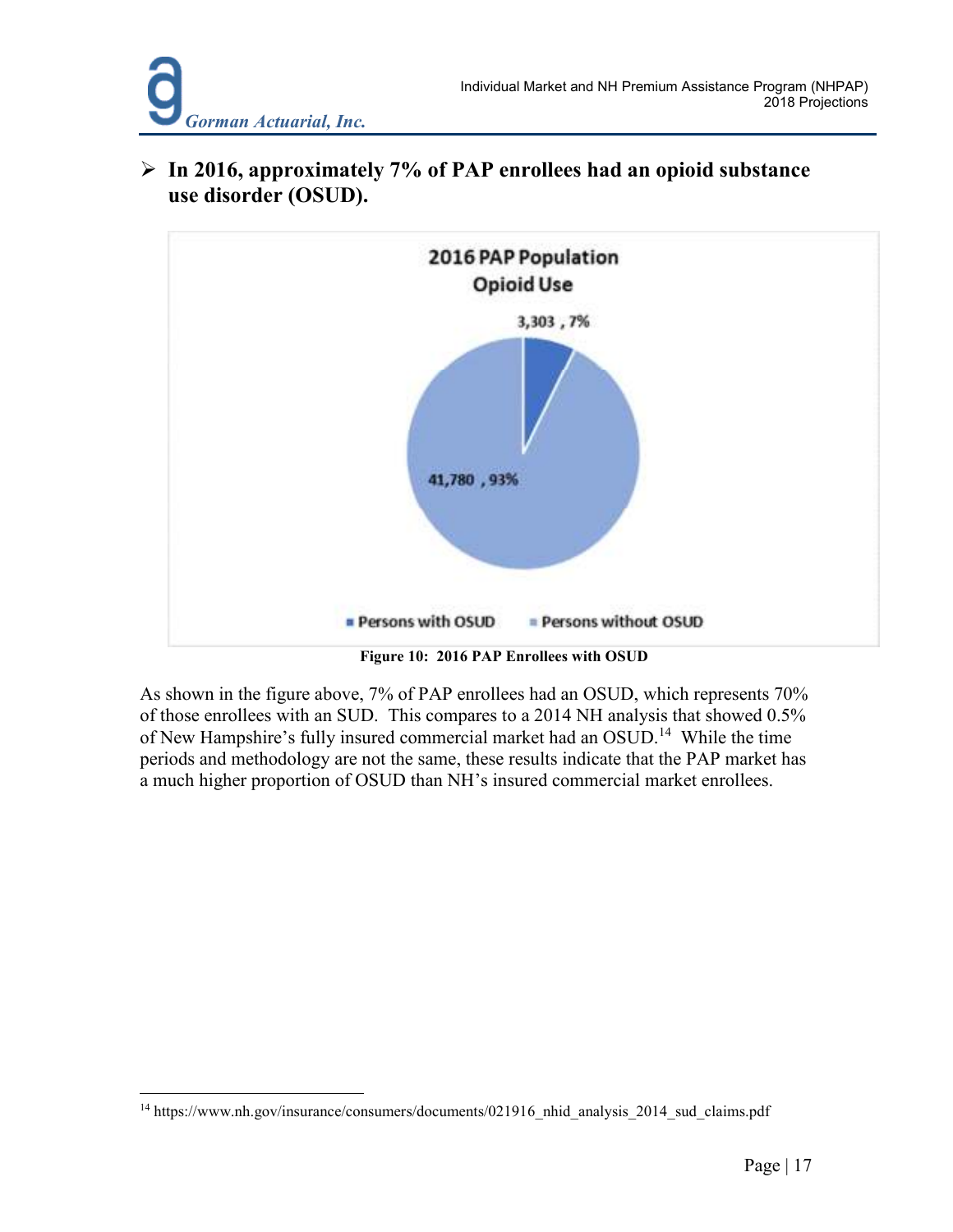



 **In 2016, PAP enrollees with an OSUD had medical claims that were 1.67 times higher than PAP enrollees without an OSUD.**



As shown in the figure above, enrollees with an OSUD had average annual medical expenditures of \$8,458. These medical expenditures include all medical expenditures, not just OSUD-related medical expenditures. This contrasts with enrollees without an OSUD, which had average annual medical expenditures of \$5,062. These differences in average annual medical expenditures are similar to the patterns observed for individuals with SUD. That is, individuals with an OSUD likely have other chronic conditions and illnesses present driving their higher medical expenditures.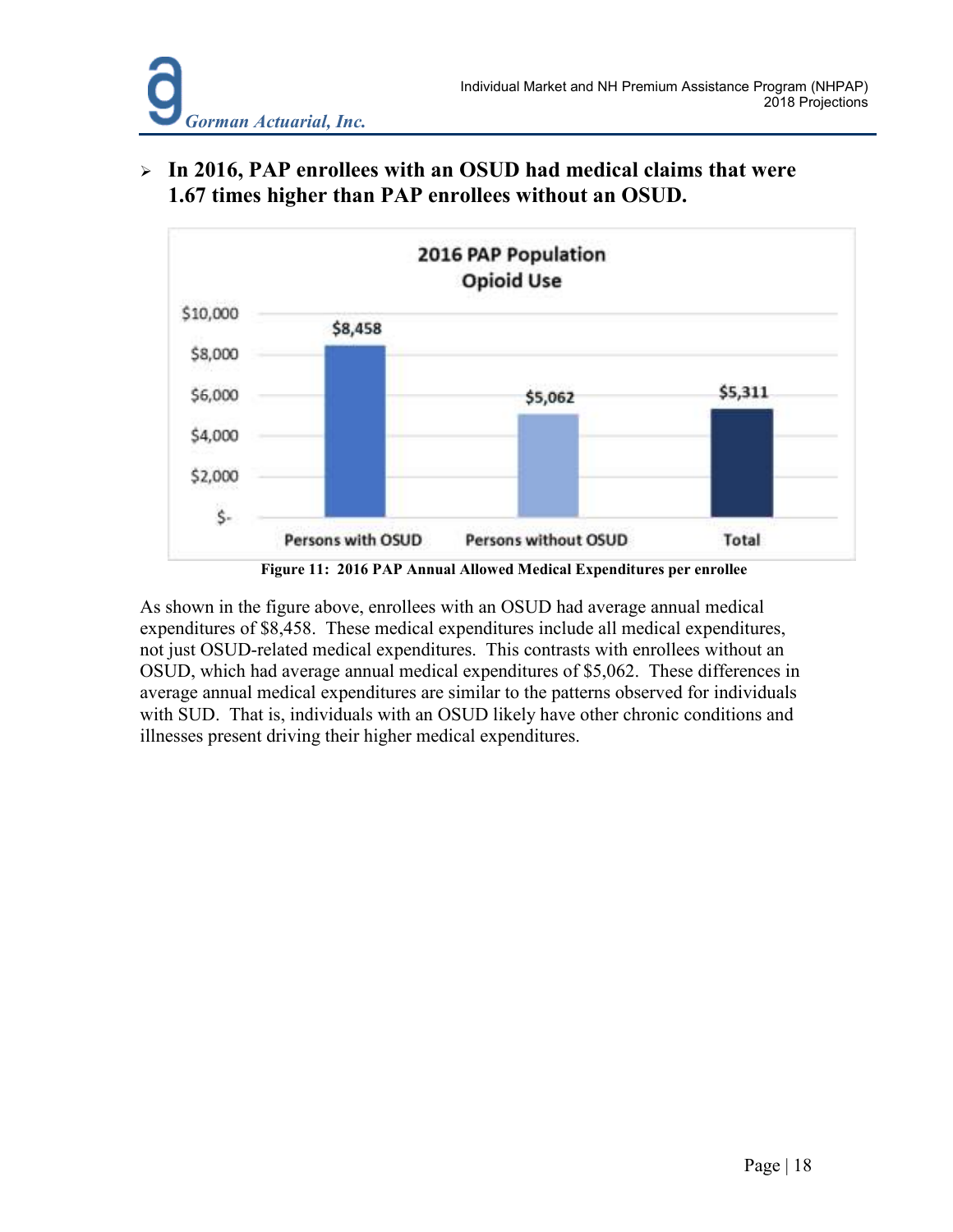## **7. Considerations and Limitations**

Gorman Actuarial prepared this report for use by the New Hampshire Insurance Department. While we understand that this report may be distributed to third parties, Gorman Actuarial assumes no duty or liability to any third parties who receive the information herein. This report should only be distributed in its entirety.

Users of this report must possess a reasonable level of expertise and understanding of health care, health insurance markets and financial modeling so as not to misinterpret the information presented.

Analyses in this report are based on data provided by the New Hampshire Insurance Department, New Hampshire Department of Health and Human Services, insurers in the New Hampshire health insurance markets, and other public sources. Gorman Actuarial has not audited this information for accuracy. We have performed a limited review of the data for reasonableness and consistency. If the underlying data are inaccurate or incomplete, the results of this analysis may likewise be inaccurate or incomplete.

### **8. Qualifications**

This study includes results based on actuarial analyses conducted by Bela Gorman and Jennifer Smagula, both of whom are members of the American Academy of Actuaries and Fellows of the Society of Actuaries. They both meet the qualification standards for performing the actuarial analyses presented in this report.

## **9. Conclusions**

An analysis of 2016 data indicates that the PAP population has higher medical expenditures, which impacts the overall individual market risk pool. If this population was not included in the single risk pool, GA projects that adjusted medical claim costs would have been lower by approximately 14% in CY 2016. Projections performed for 2018 indicate that the rate shocks and market disruptions will cause enrollees to exit the market. These enrollees will most likely be the non-subsidized, healthier population. Because of this shift in membership, GA has projected that average medical costs in the individual market may increase 3% to 6%, which will have an upward impact on 2019 premium rates. While the risk pool of the Non-PAP market is projected to deteriorate, it will continue to have lower medical expenditures than the PAP population. Excluding the PAP members from the individual market single risk pool would have reduced 2018 projected average medical expenditures 10% to 12%, which would have a downward impact on 2019 premium rates.